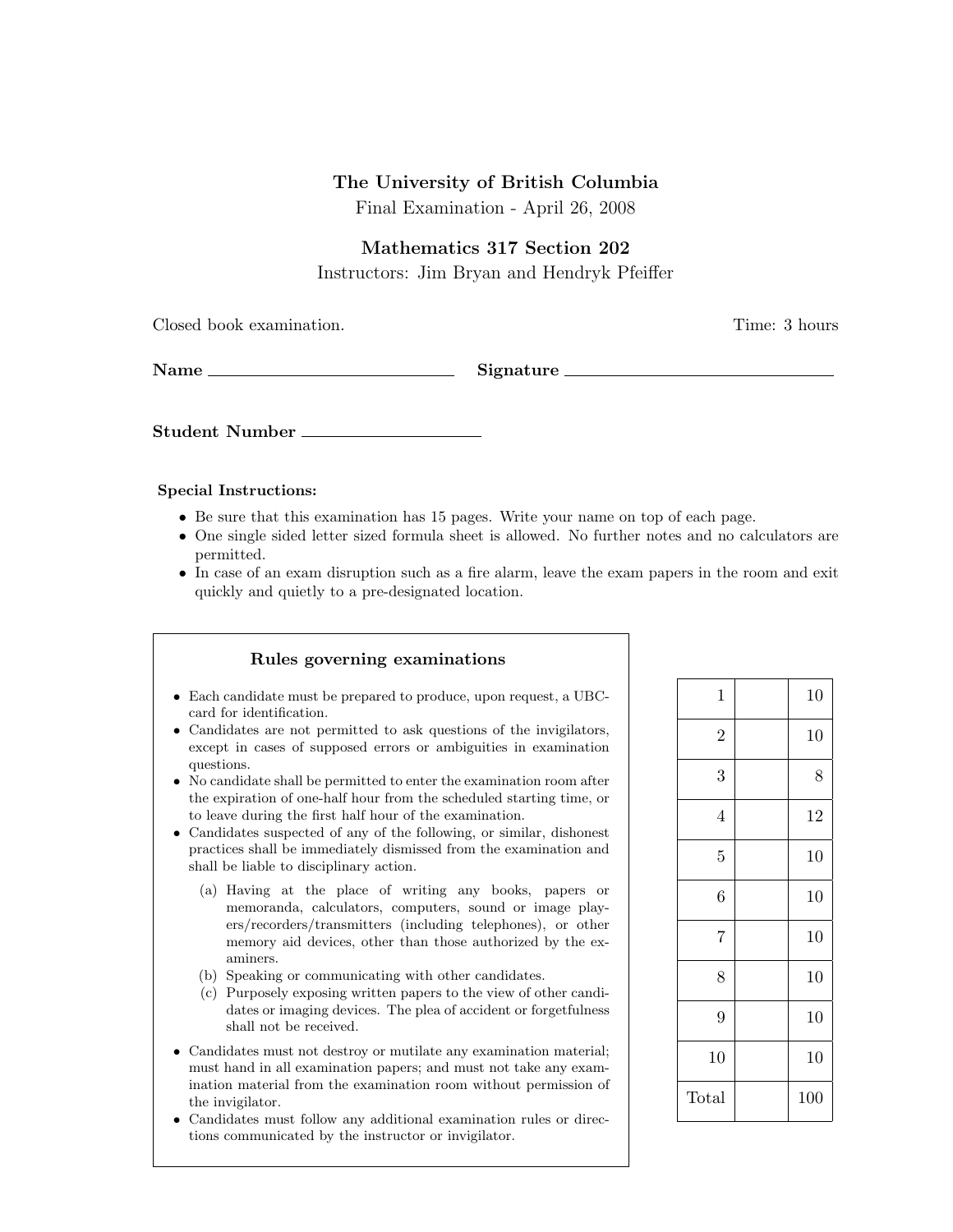## Problem 1 of 10 [10 points]

Consider the curve  $C$  given by

$$
\mathbf{r}(t) = \frac{1}{3}t^3\,\mathbf{i} + \frac{1}{\sqrt{2}}t^2\,\mathbf{j} + t\,\mathbf{k}, \qquad -\infty < t < \infty.
$$

- (1) [3 points] Find the unit tangent  $\mathbf{T}(t)$  as a function of t.
- (2) [4 points] Find the curvature  $\kappa(t)$  as a function of t.
- (3) [3 points] Determine the principal normal vector **N** at the point  $(\frac{8}{3}, 2)$ √  $(2, 2).$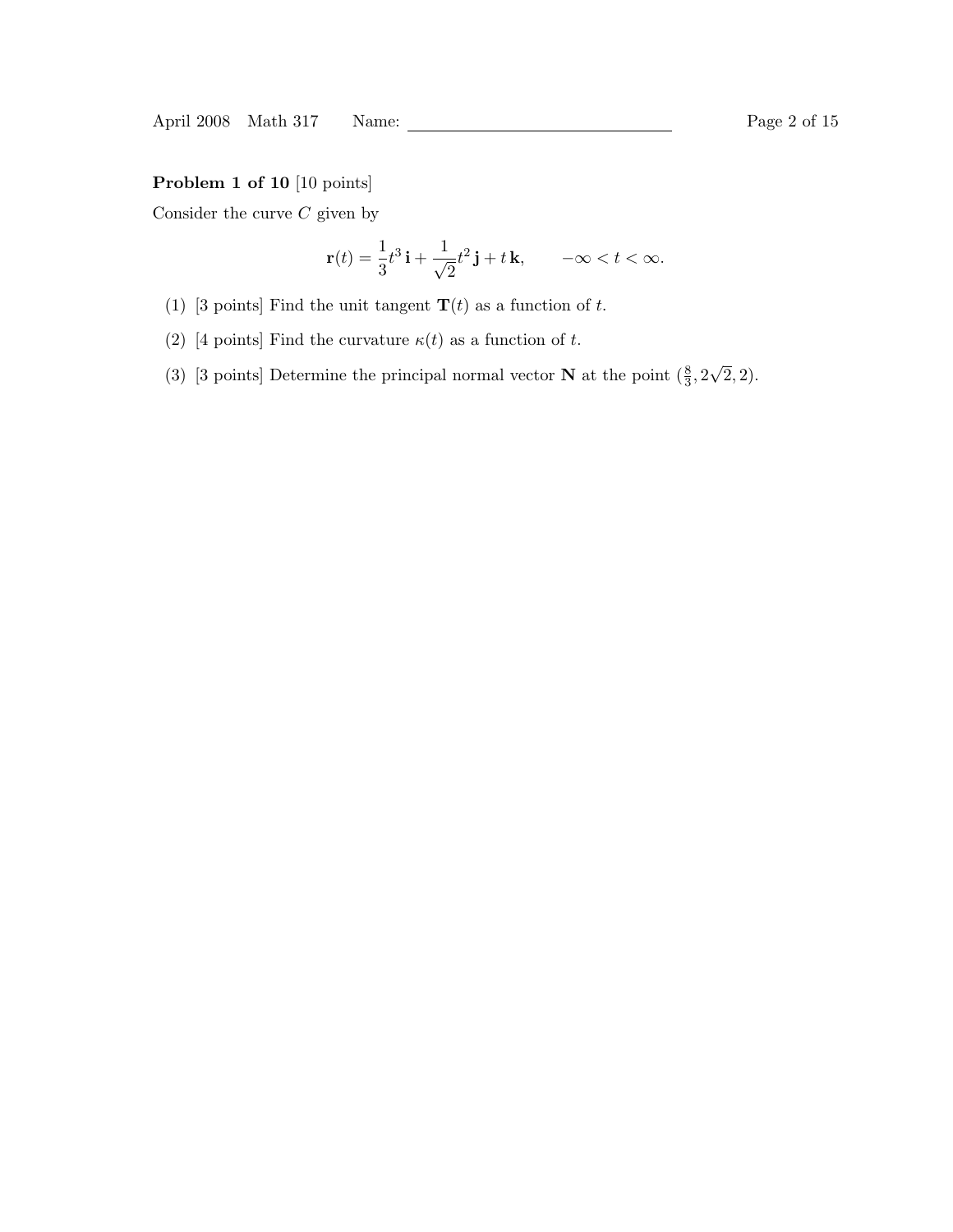April 2008 Math 317 Name: 2008 Math 317 Name: 2008 Page 3 of 15

[blank page]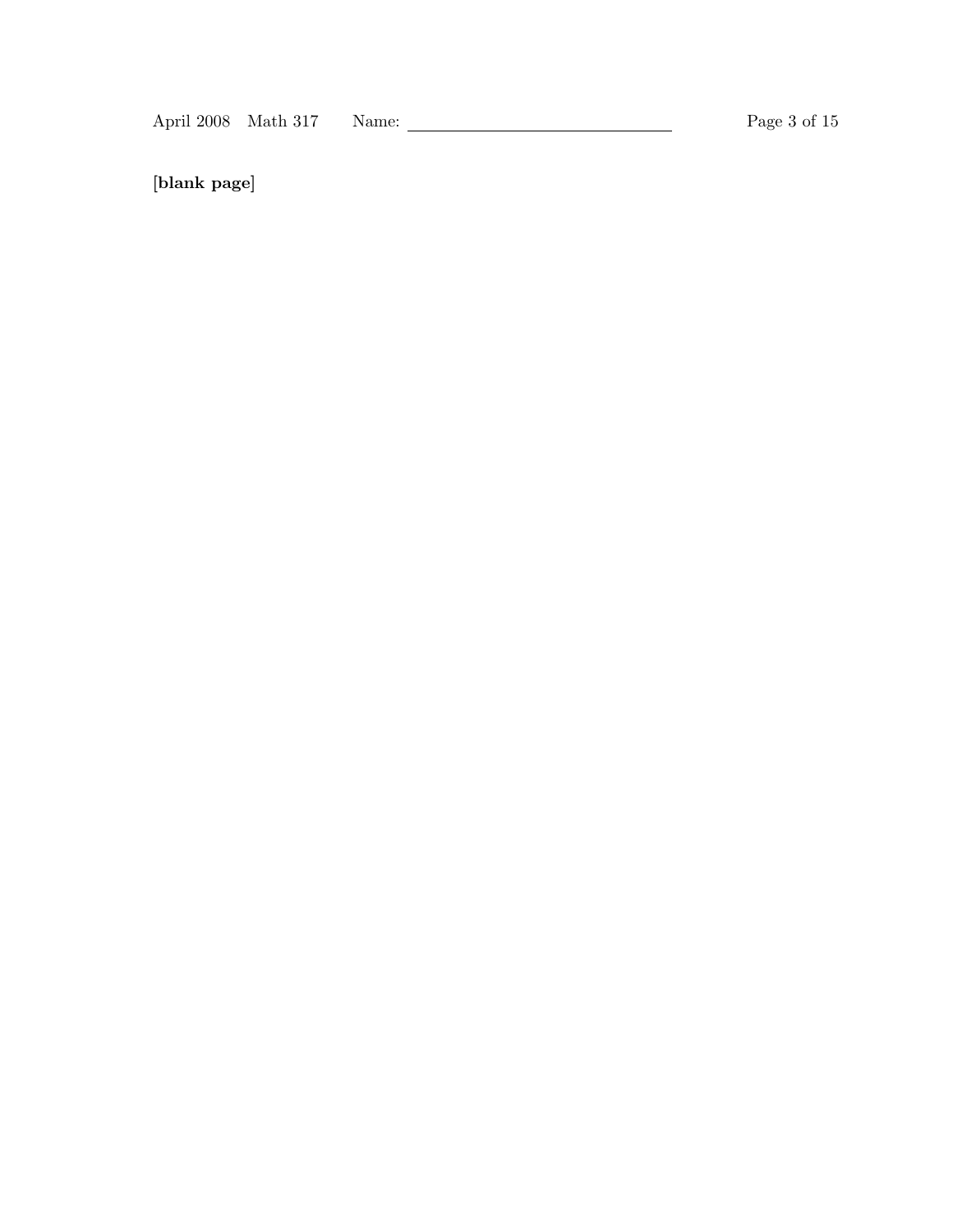## Problem 2 of 10 [10 points]

A particle of mass  $m = 1$  has position  $\mathbf{r}_0 = \frac{1}{2}$  $\frac{1}{2}$ **k** and velocity **v**<sub>0</sub> =  $\frac{\pi^2}{2}$  $\frac{t^2}{2}$  **i** at time  $t = 0$ . It moves under a force

$$
\mathbf{F}(t) = -3t\,\mathbf{i} + \sin t\,\mathbf{j} + 2e^{2t}\,\mathbf{k}.
$$

- (1) [4 points] Determine the position  $r(t)$  of the particle depending on t.
- (2) [3 points] At what time after time  $t = 0$  does the particle cross the plane  $x = 0$  for the first time?
- (3) [3 points] What is the velocity of the particle when it crosses the plane  $x = 0$  in part (2)?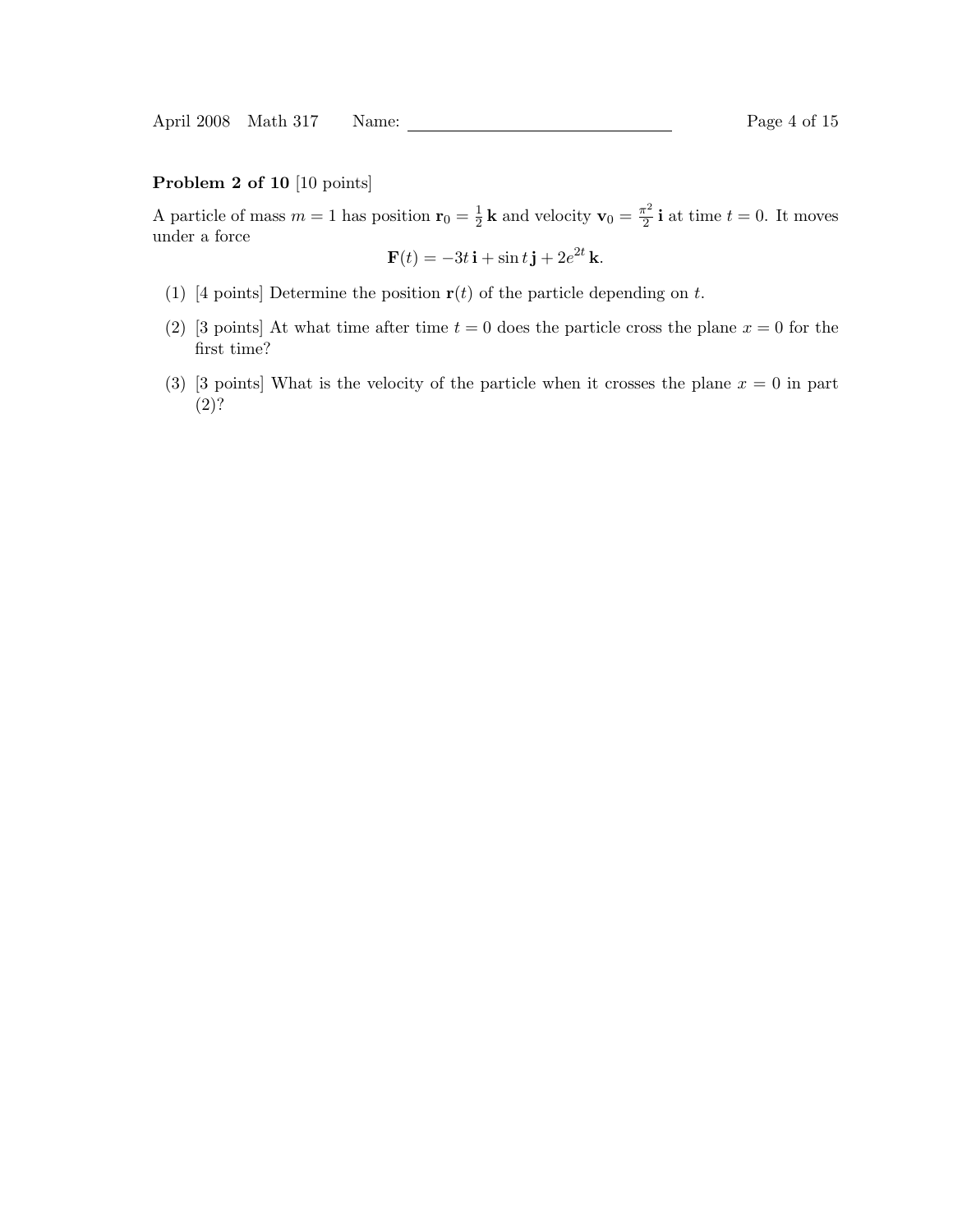### Problem 3 of 10 [8 points]

On the following page, the vector field

$$
\mathbf{F} = P(x, y)\mathbf{i} + Q(x, y)\mathbf{j}
$$

is plotted. In the following questions, give the answer that is best supported by the plot. 1 point for each correct answer, 0 points for each wrong or blank answer.

- 1. The derivative  $P_x$  at the point labelled A is (a) positive, (b) negative, (c) zero, (d) there is not enough information to tell.
- 2. The derivative  $P_y$  at the point labelled A is (a) positive, (b) negative, (c) zero, (d) there is not enough information to tell.
- 3. The derivative  $Q_x$  at the point labelled A is (a) positive, (b) negative, (c) zero, (d) there is not enough information to tell.
- 4. The derivative  $Q_y$  at the point labelled A is (a) positive, (b) negative, (c) zero, (d) there is not enough information to tell.
- 5. The curl of **F** at the point labelled A is (a) in the direction of  $+{\bf k}$  (b) in the direction of −k (c) zero (d) there is not enough information to tell.
- 6. The work done by the vector field on a particle travelling from point  $B$  to point  $C$  along the curve  $C_1$  is (a) positive (b) negative (c) zero (d) there is not enough information to tell.
- 7. The work done by the vector field on a particle travelling from point  $B$  to point  $C$  along the curve  $C_2$  is (a) positive (b) negative (c) zero (d) there is not enough information to tell.
- 8. The vector field  $\bf{F}$  is (a) the gradient of some function f (b) the curl of some vector field  $\bf{G}$  (c) not conservative (d) divergence free.

| question |  |  |  |  |
|----------|--|--|--|--|
| answer   |  |  |  |  |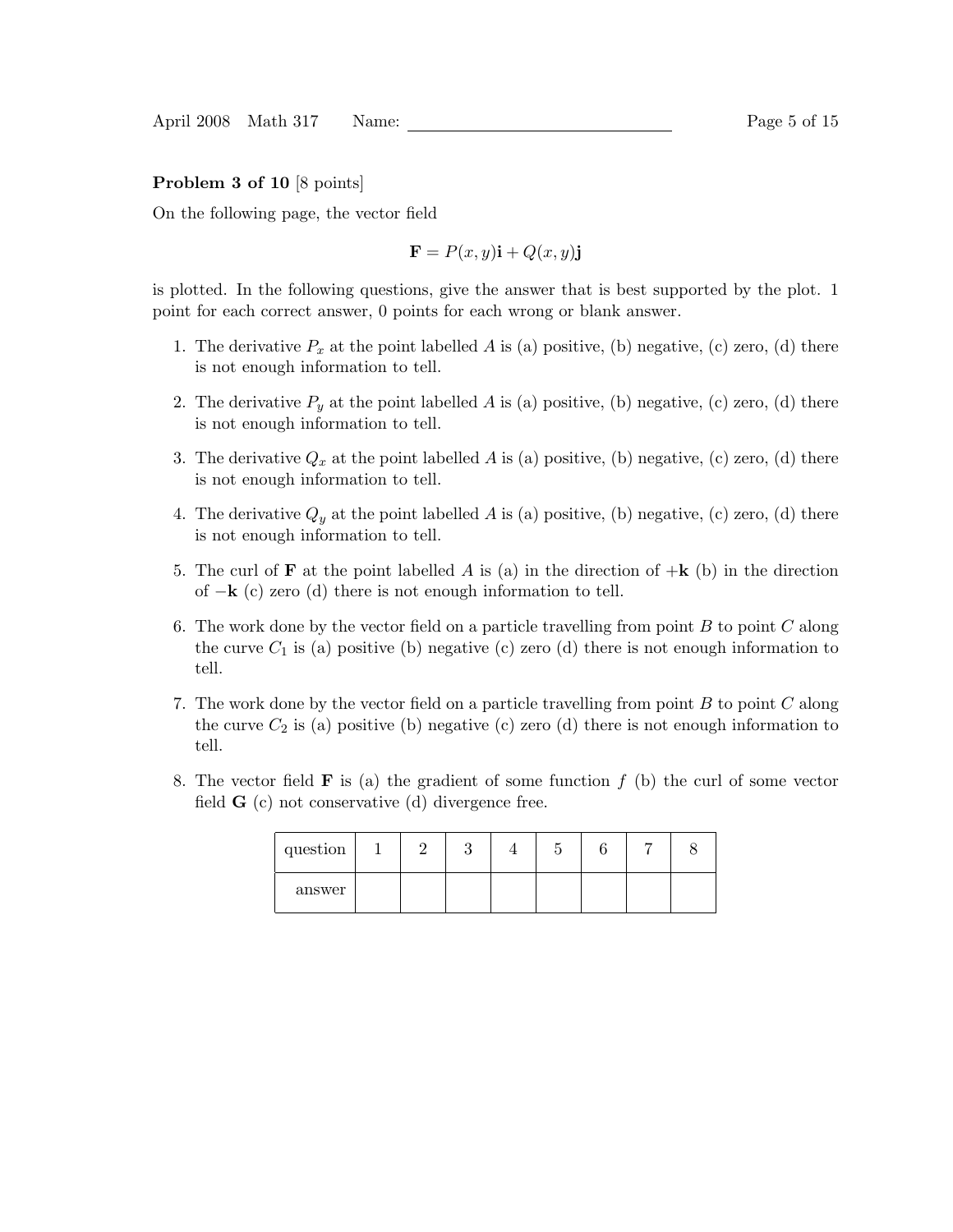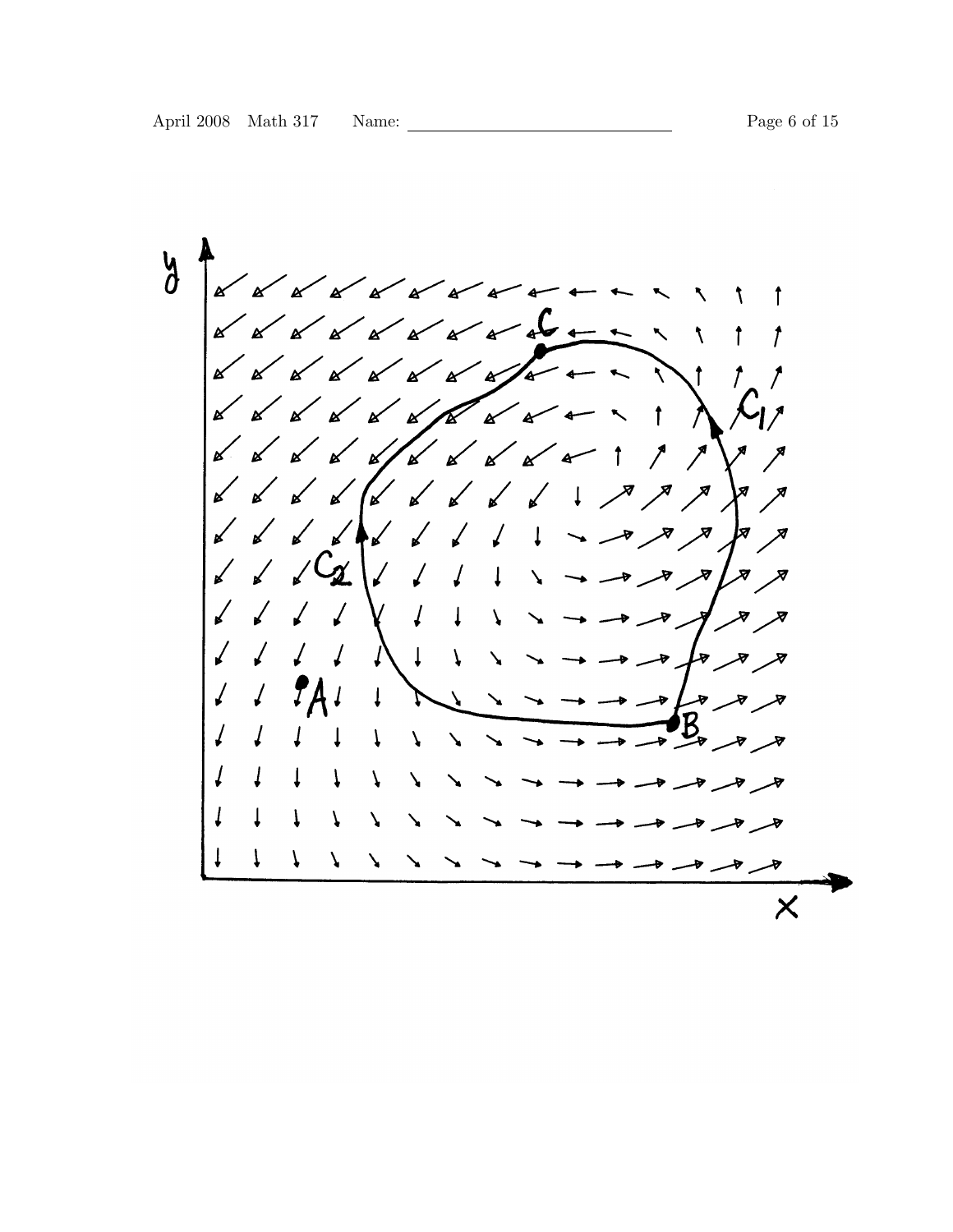### Problem 4 of 10 [12 points]

A physicist studies a vector field  $\bf{F}$ . From experiments, it is known that  $\bf{F}$  is of the form

$$
\mathbf{F} = (x - a)ye^x \mathbf{i} + (xe^x + z^3)\mathbf{j} + byz^2 \mathbf{k},
$$

where a and b are some real numbers. From theoretical considerations, it is known that  $\bf{F}$  is conservative.

- (1) [3 points] Determine a and b.
- (2) [3 points] Find a potential  $f(x, y, z)$  such that  $\nabla f = \mathbf{F}$ .
- $(3)$  [3 points] Evaluate the line intgeral  $\int$  $\mathcal{C}_{0}^{0}$  $\mathbf{F} \cdot d\mathbf{r}$  where C is the curve defined by  $\mathbf{r}(t) =$  $\langle t, \cos^2 t, \cos t \rangle, 0 \le t \le \pi.$
- (4) [3 points] Evaluate the line integral

$$
I = \int_{C} (x+1)ye^{x} dx + (xe^{x} + z^{3}) dy + 4yz^{2} dz,
$$

where  $C$  is the same curve as in part  $(3)$ . [Note: the "4" in the last term is not a misprint!].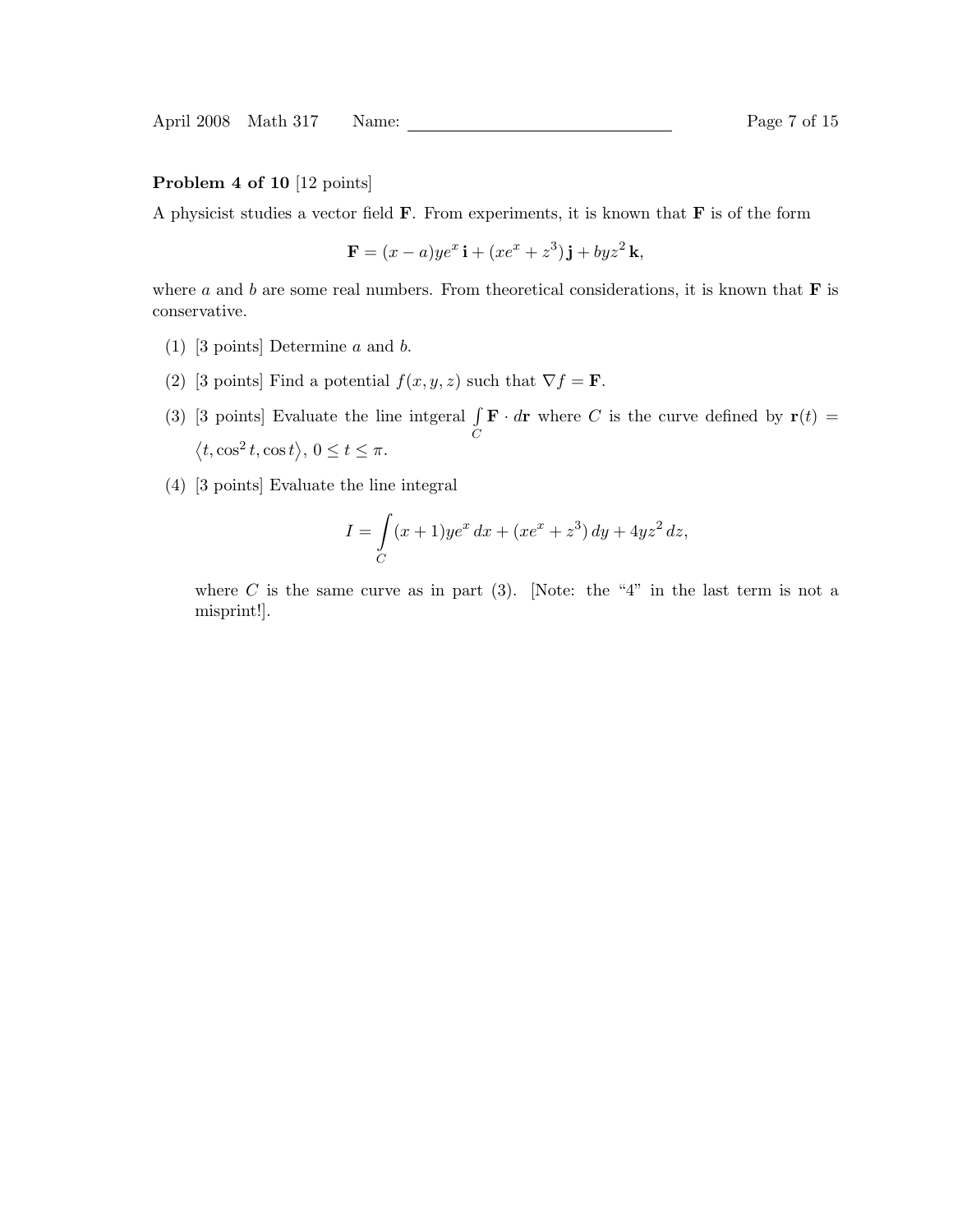April 2008 Math 317 Name: 2008 Math 317 Name: 2008 Page 8 of 15

[blank page]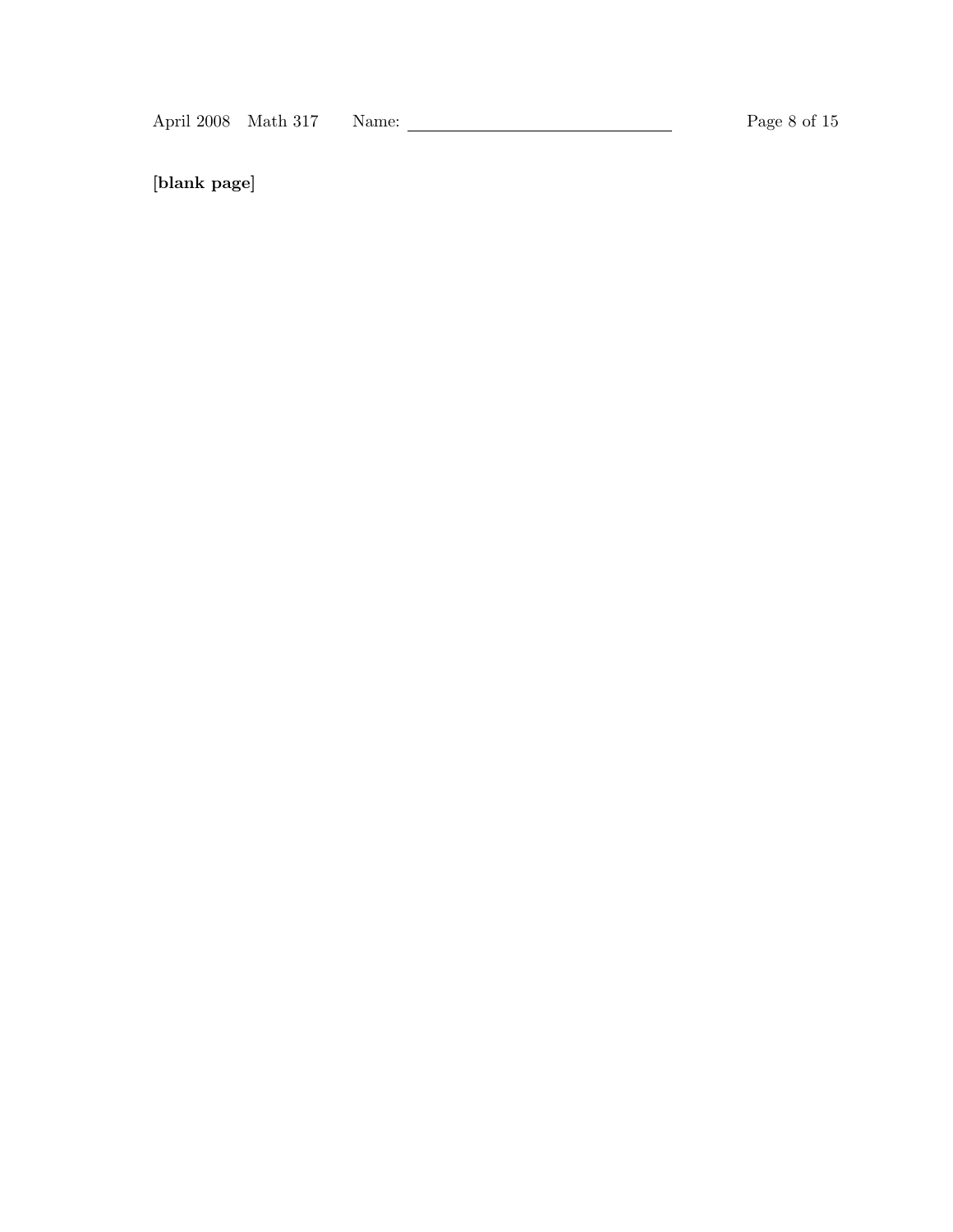## Problem 5 of 10 [10 points]

In the following, we use the notation  $\mathbf{r} = x\mathbf{i} + y\mathbf{j} + z\mathbf{k}$ ,  $r = |\mathbf{r}|$ , and k is some number  $k = 0, 1, -1, 2, -2, \ldots$ 

(1)  $[4 \text{ points}]$  Find the value k for which

$$
\nabla(r^k) = -3\frac{\mathbf{r}}{r^5}.
$$

 $(2)$  [3 points] Find the value k for which

$$
\nabla \cdot (r^k \mathbf{r}) = 5r^2.
$$

 $(3)$  [3 points] Find the value k for which

$$
\nabla^2(r^k) = \frac{2}{r^4}.
$$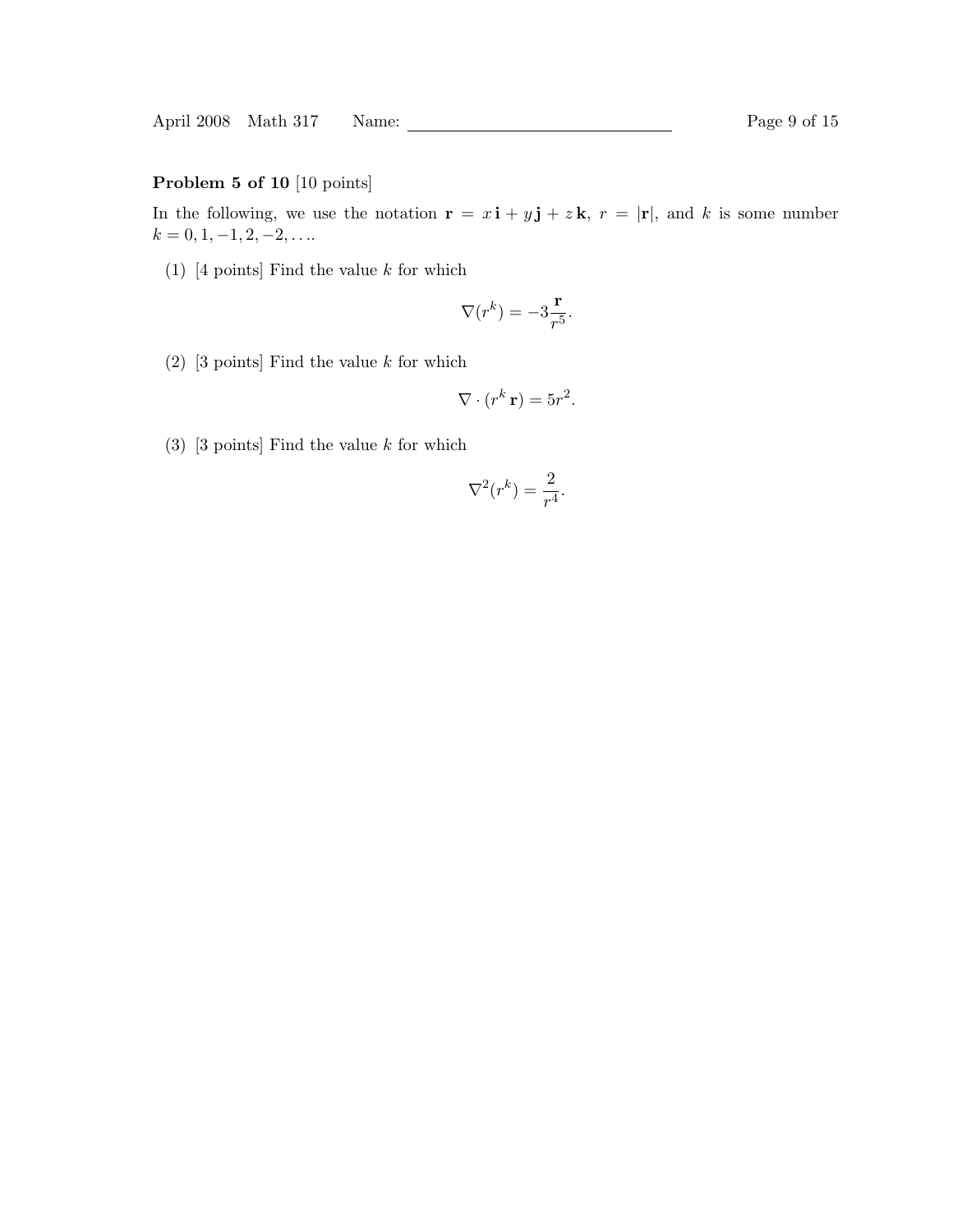April 2008 Math 317 Name: Page 10 of 15

[blank page]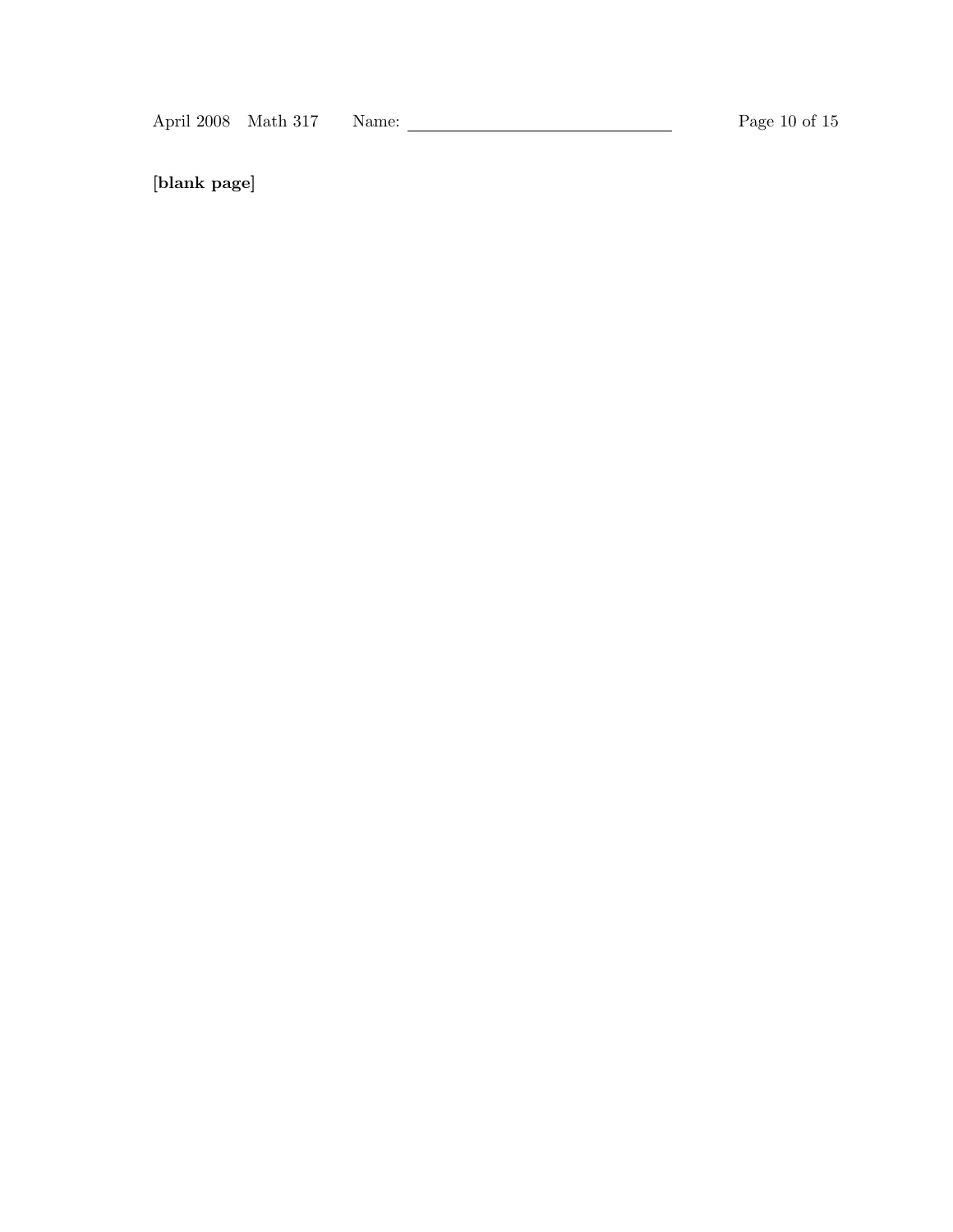### Problem 6 of 10 [10 points]

Suppose the surface S is the part of the sphere  $x^2 + y^2 + z^2 = 2$  that lies inside the cylinder  $x^2 + y^2 = 1$  and for which  $z \ge 0$ .

Which of the following are parameterizations of  $S$ ? Write your answer 'yes'  $(Y)$  or 'no'  $(N)$ in the following box. No explanation required. [2 points for a correct answer, 1 point if you do not answer, 0 if wrong]

| Y/N |  |  |  |
|-----|--|--|--|

- (1)  $\mathbf{r}(\phi, \theta) = 2 \sin \phi \cos \theta \mathbf{i} + 2 \cos \phi \mathbf{j} + 2 \sin \phi \sin \theta \mathbf{k},$  $0 \leq \phi \leq \frac{\pi}{4}$  $\frac{\pi}{4}$ ,  $0 \le \theta \le 2\pi$ .
- (2)  $\mathbf{r}(x, y) = x\mathbf{i} y\mathbf{j} + \sqrt{2 x^2 y^2}\mathbf{k},$  $x^2 + y^2 \leq 1.$
- (3)  $\mathbf{r}(u, \theta) = u \sin \theta \mathbf{i} + u \cos \theta \mathbf{j} +$ √  $\overline{2-u^2}$  k,  $0 \le u \le 2, 0 \le \theta \le 2\pi$ .
- (4)  $\mathbf{r}(\phi, \theta) = \sqrt{2} \sin \phi \cos \theta \mathbf{i} +$ √  $2\sin\phi\sin\theta\,\mathbf{j} +$ √  $2\cos\phi\mathbf{k},$  $0 \leq \phi \leq \frac{\pi}{4}$  $\frac{\pi}{4}$ ,  $0 \le \theta \le 2\pi$ .
- (5)  $r(\phi, z) = -$ √  $\sqrt{2-z^2}\sin\phi\,\mathbf{i} +$ √  $\sin \phi \mathbf{i} + \sqrt{2-z^2} \cos \phi \mathbf{j} + z \mathbf{k},$  $0 \leq \phi \leq 2\pi, \ 1 \leq z \leq \sqrt{2}.$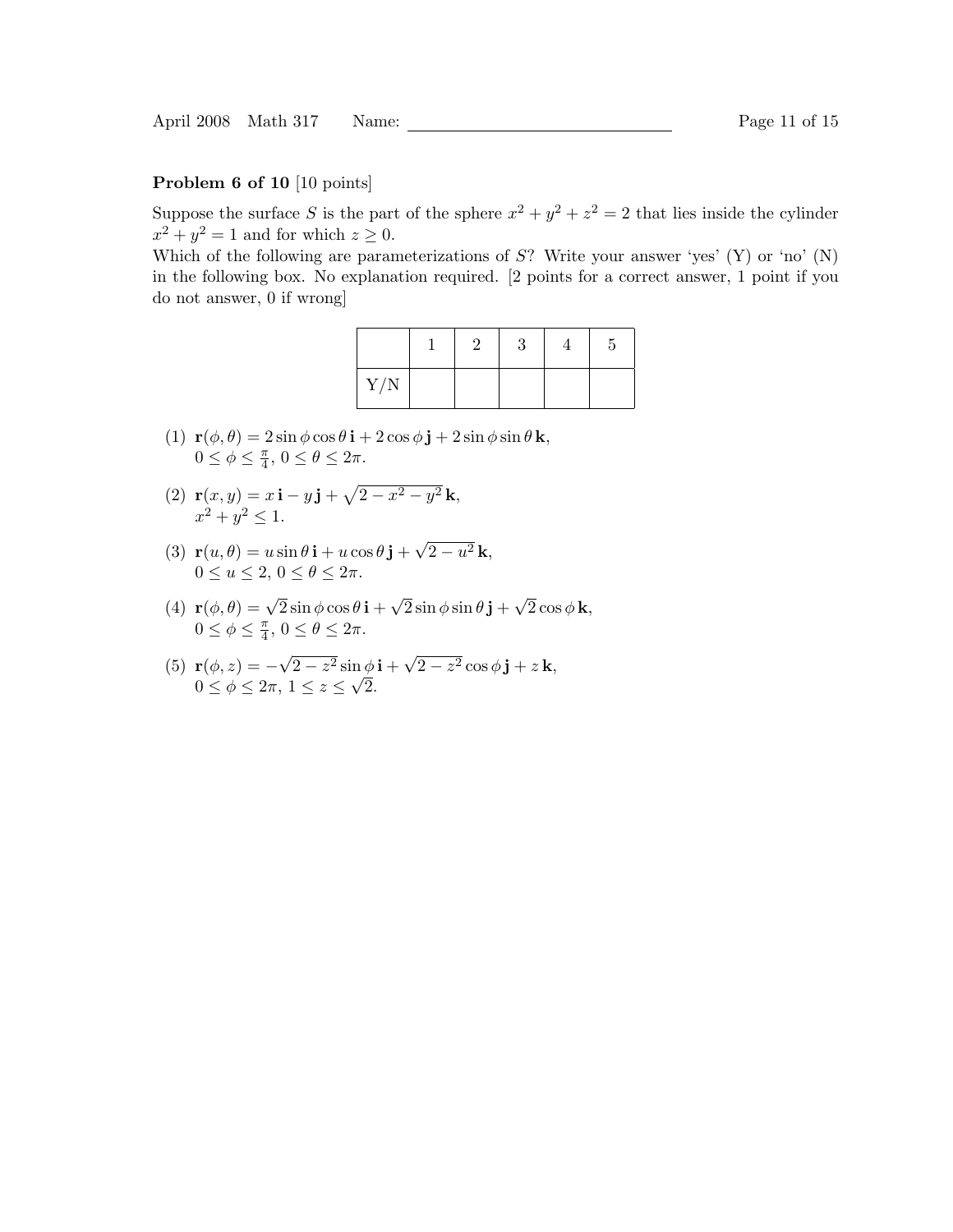## Problem 7 of 10 [10 points]

Evaluate the flux integral

$$
\iint\limits_{S} \mathbf{F} \cdot d\mathbf{S},
$$

where  $\mathbf{F}(x, y, z) = (x+1)\mathbf{i} + (y+1)\mathbf{j} + 2z\mathbf{k}$ , and S is the part of the paraboloid  $z = 4-x^2-y^2$ that lies above the triangle  $0 \le x \le 1, 0 \le y \le 1-x$ . S is oriented so that its unit normal has a negative z-component.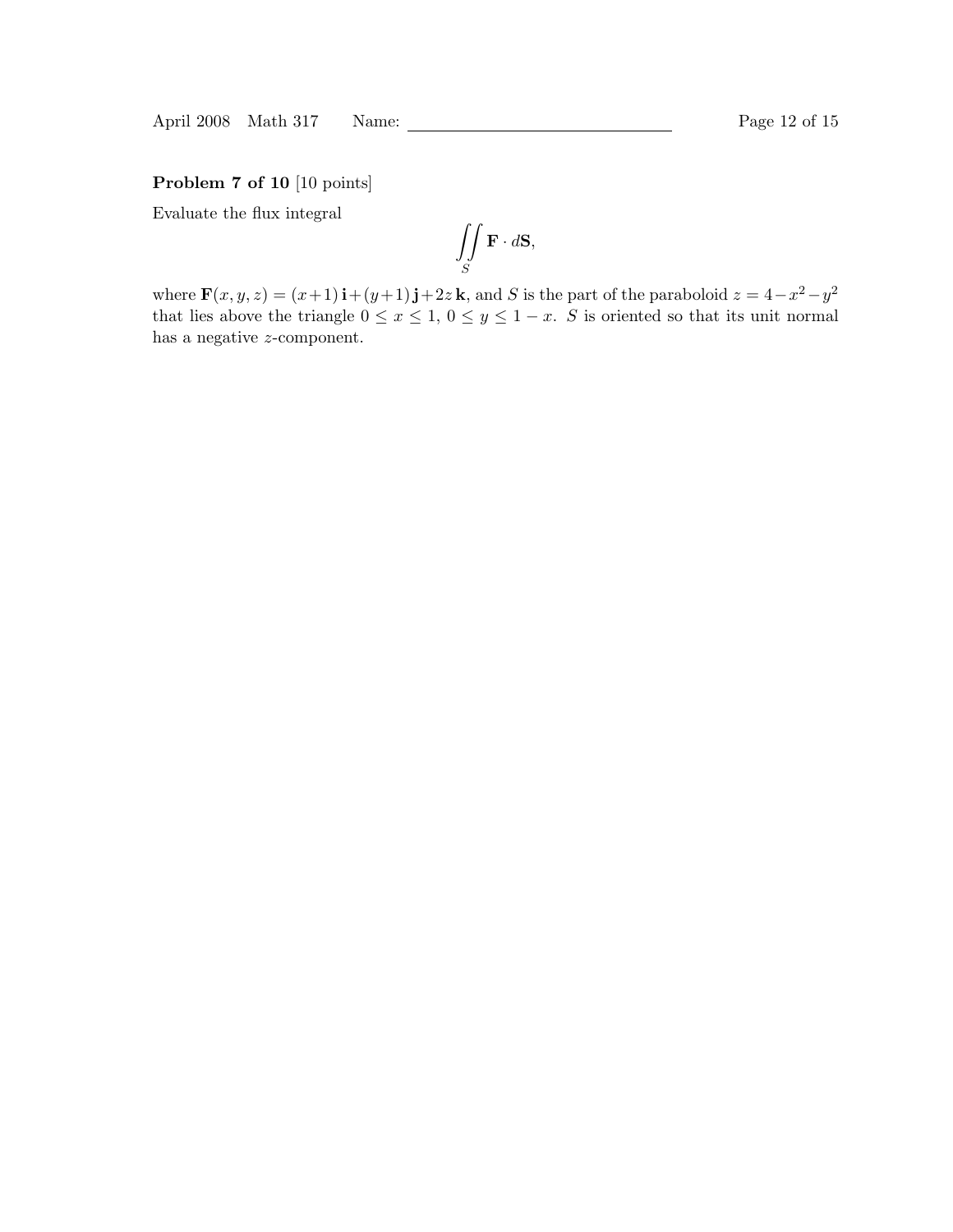# Problem 8 of 10 [10 points]

Let  $C$  be the oriented curve consisting of the  $5$  line segments which form the paths from  $(0, 0, 0)$  to  $(0, 1, 1)$ , from  $(0, 1, 1)$  to  $(0, 1, 2)$ , from  $(0, 1, 2)$  to  $(0, 2, 0)$ , from  $(0, 2, 0)$  to  $(2, 2, 0)$ , and from  $(2, 2, 0)$  to  $(0, 0, 0)$ . Let

$$
\mathbf{F} = (-y + e^x \sin x)\mathbf{i} + y^4 \mathbf{j} + \sqrt{z} \tan z \mathbf{k}.
$$

Evaluate the integral  $\int_C \mathbf{F} \cdot d\mathbf{r}$ .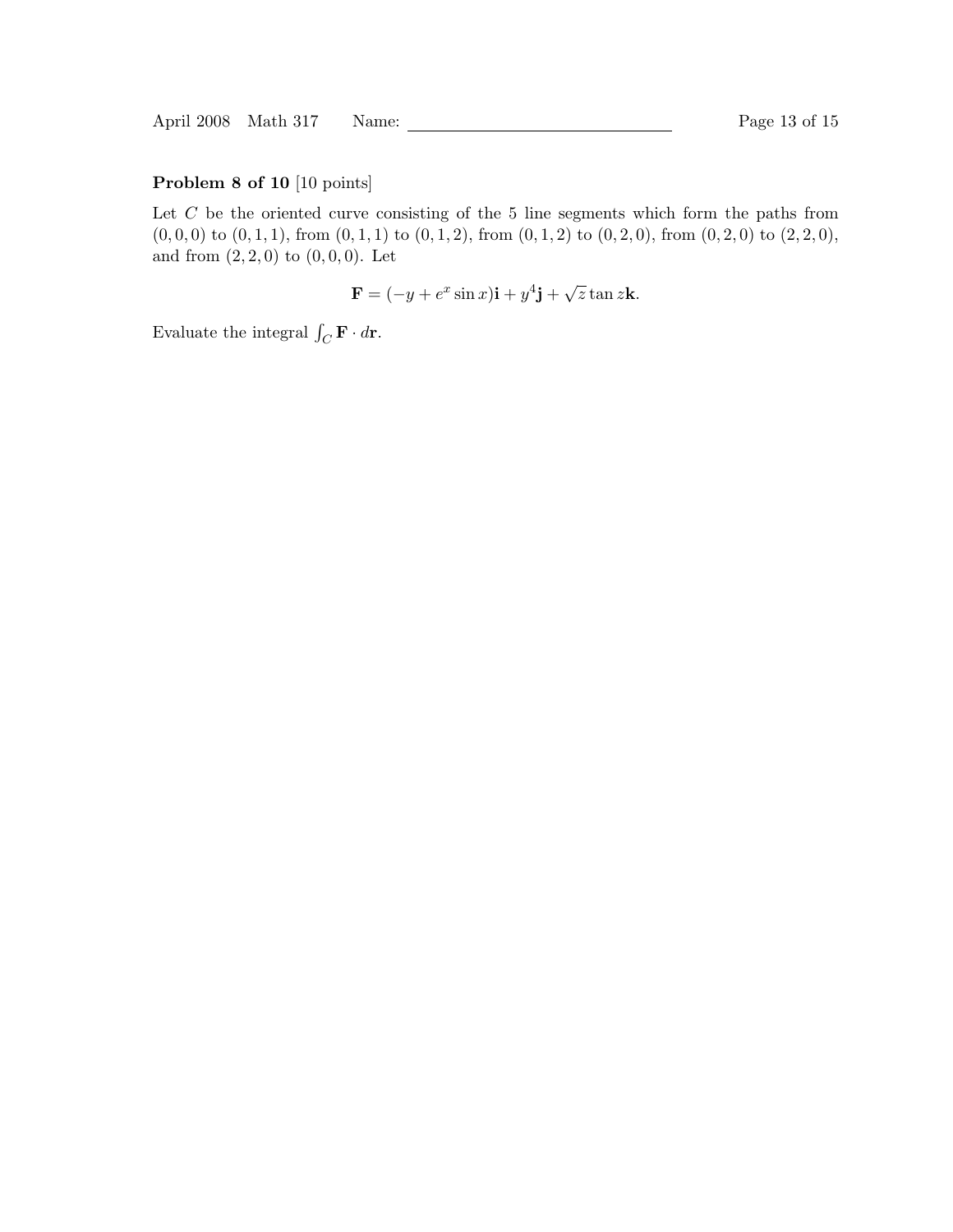April 2008 Math 317 Name: 2008 Math 317 Name: 2008 Page 14 of 15

# Problem 9 of 10 [10 points]

Let S be the part of the paraboloid  $z = 2 - x^2 - y^2$  contained in the cone  $z = \sqrt{x^2 + y^2}$  and oriented in the upward direction. Let

$$
\mathbf{F} = (\tan\sqrt{z} + \sin(y^3))\mathbf{i} + e^{-x^2}\mathbf{j} + z\mathbf{k}.
$$

Evaluate the flux integral  $\iint_S \mathbf{F} \cdot d\mathbf{S}$ .